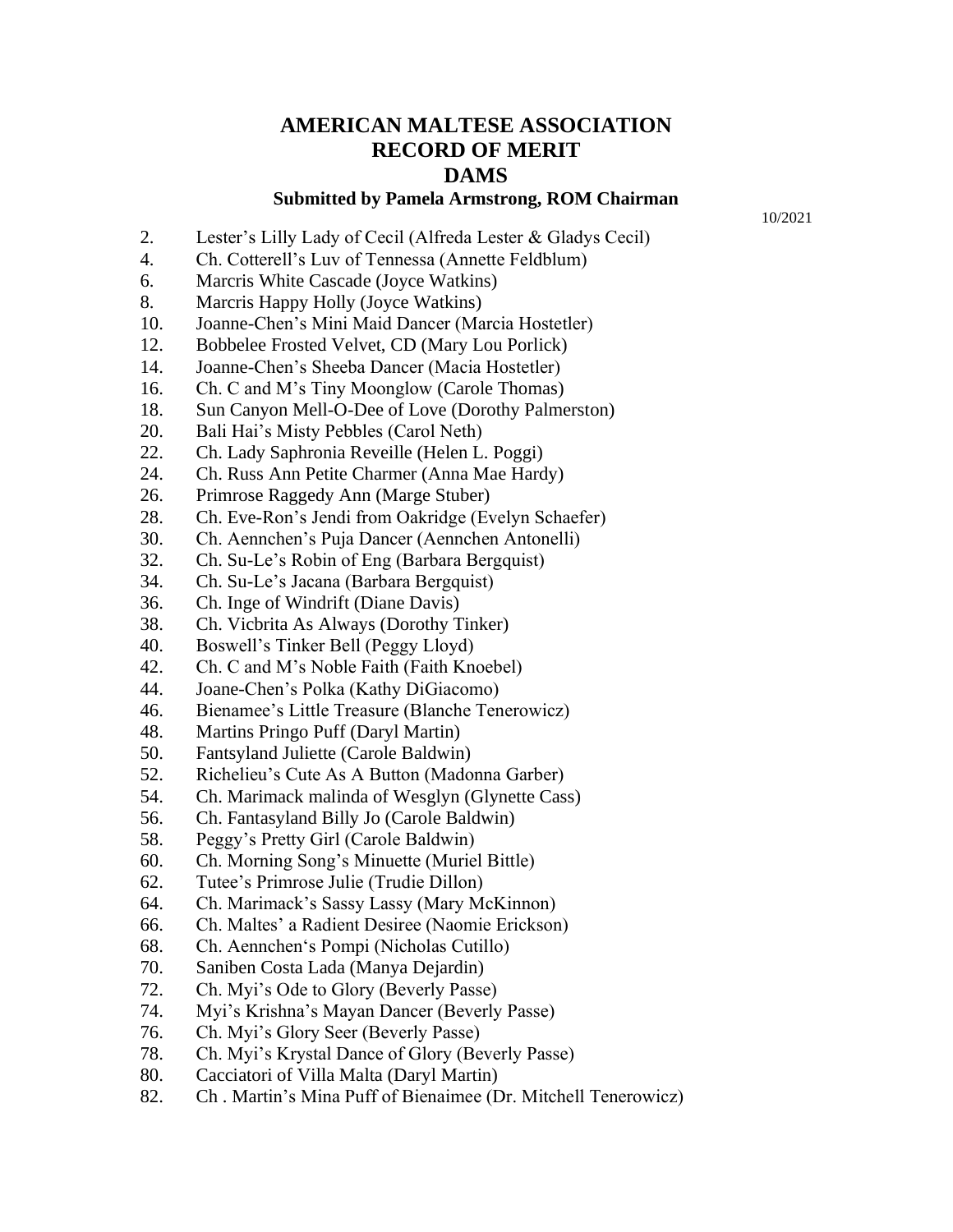- 84. Jo'L's Tarah of Darlene (Pauline Clarke)
- 86. Cedarwood Satin Doll (Marti Klabunde)
- 88. Non-Vels Treemonisha (Helen Hood)
- 90. Tampiers Glads Lil Dumplin (Sue Kuecher)
- 92. Malelasse's Shannon Tampier (Sue Kuecher)
- 94. Sabrina's Shine Little Star (Simone Smith)
- 96. Ch. Gemmery's Opal Tiara (Bonnie Shumard)
- 98. Ch. Marcris Melody of Love (Joyce Watkins)
- 100. Ch. Holli Ro Famous Fama of Midhill (Janice Berlinsky)
- 102. Ch. Gayla Jo Annechen Gypsy Woman (Kristina Collins)
- 104. C and M's Peppermint Patti (Helen Hood)
- 106. Ma-Key's Sea Mist of Fisa (Maurice Melvin)
- 108. Gayla Joanne-Chen's Pepper (Masako O. Hall)
- 110. Windrift's Sachet of V'Malta (Donna S. Perritt)
- 112. Ch. Myi's Glory Dancer (Claudia Strickland)
- 114. C and M's Worth Waiting For (Carole Thomas)
- 116. Marcris She's A Pushover (Joyce Watkins)
- 118. Ch. Fantasyland Bundle of Joy (Carole Baldwin)
- 120. Ch. Little Angel Lace (Christine Pearson)
- 122. Ch. Richelieu's Dennae (Elsie L. Burke)
- 124. Ch. Richelieu's Sassy Lizette (Elsie L. Burke)
- 126. Ch. Myi's Glory of Sin (Dixie Lee Krasky)
- 128. Ch. Wesglyn Whirlwind (Glynette L. Cass)
- 130. Shaw's May of Amee (Gerda Shaw)
- 132. Russ Ann Desiree of Zanzibar (Anna Mae Hardy)
- 134. Tiffany Wee Angel (Anita Morgan)
- 136. Jerell's Sweet Caroline (Masako O. Hall & Kimi Horowitz & Elaine Haas)
- 138. C and M's Mystical Enchantress (Jane S. Benard)
- 140. Ch. Wesglyn Kool-Pop (Glynette L. Cass)
- 142. Shaw's Fozy Lady Anouk Amee (Gerda M. Shaw)
- 144. Ch. Tennessa's Valarie of Kathan (Martha & Linda DiGiovanni)
- 146. Ch. Fantasyland 'Sno Bunny (Pauline Vieira)
- 148. Darlene's Fantasy Passion (Pauline Vieira)
- 150. Ch. Non Vels Wendy of Richelieu (Helen Hood)
- 152. Ch. Bienaimee's Mina Maya Dancer (Vicki L. Abbott)
- 154. Ch. Sun Isle's Pocket Devil (Sandra K. Schmidt)
- 156. Ch. Viceroy Kathan Honeycomb (Christine Pearson & Sandra Kenner)
- 158. Ch. Dar-Le-Kev Penny From Heaven (Christine Pearson & Sandra Kenner)
- 160. Ch. Gayla Joanchen Pet-O-My Heart (Blanche Tenerowicz)
- 162. Ch. Bienaimee Mino Maya Megan (Blanche Tenerowicz)
- 164. Ch. Gemmery's Citrine Bean (Blanche Tenerowicz)
- 166. Camelot's Runaway Heart (Vivian Brownlee)
- 168. Melodylane Bouncy Button Love (Beatrice Naysmith)
- 170. Ch. Serenade's Legacy of Russ Ann (Sandra K. Schmidt)
- 172. Ch. Al-Mar's Bo Derek (Marion T. Holzenthal & Rhonda M. Rolfs)
- 174. Ch. Petite Daisy Lace (Christine Pearson)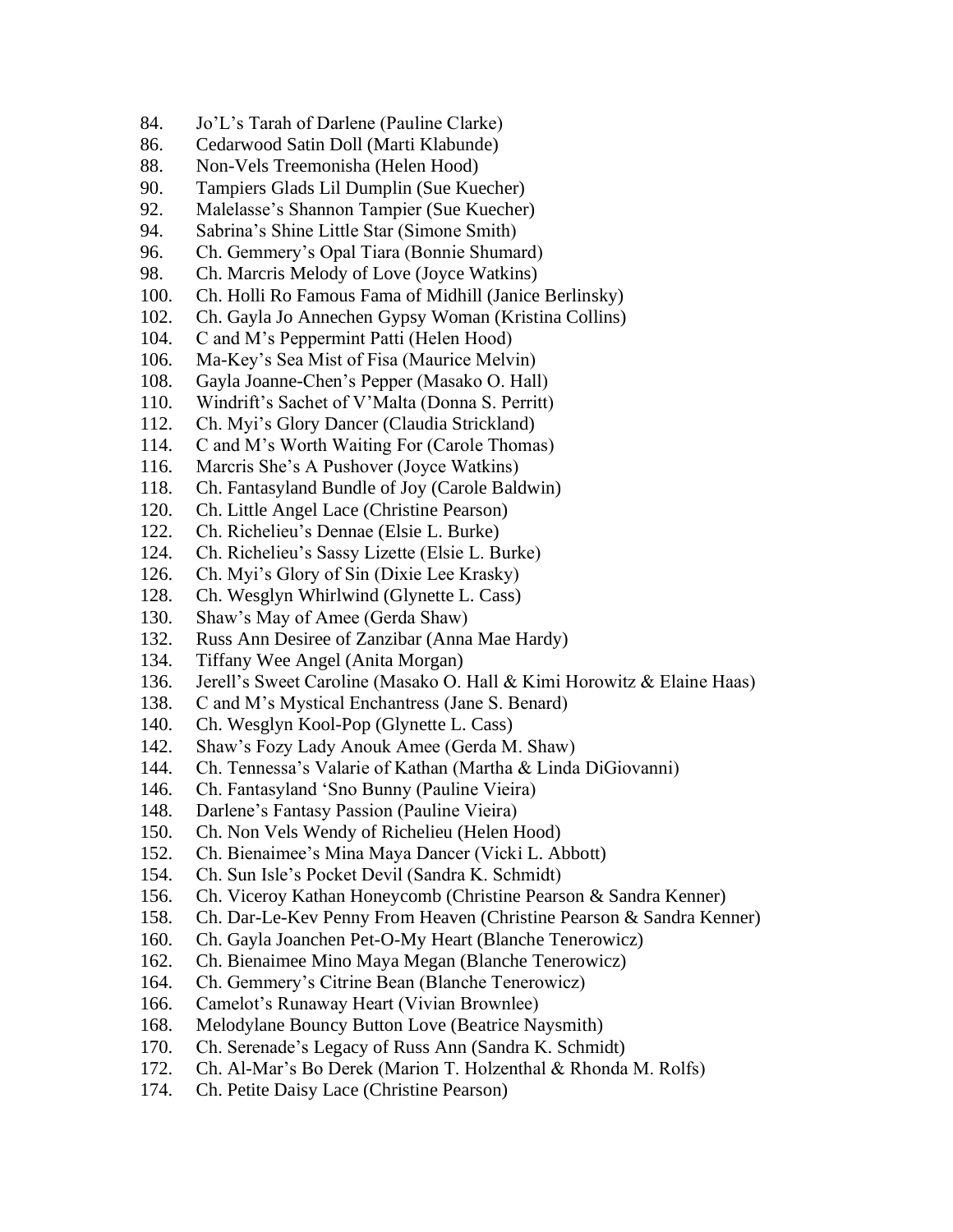- 176. Ch. Le Aries Precious Moment (Jane S. & James L. Benard)
- 178. Ch. Kathan Enchanted Misty Blu (Jane S. & James L. Benard)
- 180. Ch. Enchanted Penny Lover (Jane S. & James L. Benard)
- 182. Ch. C and M's Marshmallow Angel (Lory Sokoloski)
- 184. Ch. Rebecca's Desert I'm Unique (Billie F. Bechtel & Robin W. Bechtel)
- 186. Ch. Su-Le's Mynah II (Elyse R. Fischer & Kathy DiGiacomo)
- 188. Ch. Kathan Fable Poetry In Motion (Elyse R. Fischer & Kathy DiGiacomo)
- 190. Fable's Belle Brandon O'Kathan (Elyse R. Fischer)
- 192. Ch. Kathan's Bristol Stomp (Elyse R. Fischer & Kathy DiGiacomo)
- 194. Su-Le's Minivet (Barbara Bergquist)
- 196. Ch. Su-Le's Phoebe (Barbara Bergquist)
- 198. Ch. Peersun's Upper Class (Barbara Bergquist)
- 200. Ch. Myi's Morning Glory (Len Reppond)
- 202. Ch. Bienaimee Mino Maya Sugar B (Blanche Tenerowicz)
- 204. Ch. Gemmery's Peridot Py (Debra C. Krisch)
- 206. Ch. Enchanted Wee Genie O'Le Aries (Jane S. & James L. Benard)
- 208. Ch. Dil-Dal's Tutee White Fanci (Pamela Armstrong)
- 210. Ch. Luv Lane's Candi Delite (Sarah Ann Slocum & Tammy Slocum)
- 212. Martin's Snow Annette (Sheryll A. Grothe)
- 214. Ch. Pashes A Kiss For Luck (Sheila Meyers & Patsy Stokes)
- 216. Ch. Pashes Lusious Lilly (Sheila Meyers & Patsy Stokes)
- 218. Ch. Patricia's Candy of Le Aries (Vivian J. Brownlee)
- 220. Ch. Pashes Wish Come True (Sheila Meyers & Patsy Stokes)
- 222. Ch. Pashes Birthday Surprise (Sheila Meyers & Patsy Stokes)
- 224. Ch. Pashes Promises To Keep (Sheila Meyers & Patsy Stokes)
- 226. Ch. Robinwood's Priority Parcel (Connie S. Phillips & Roberta A. Werner)
- 228. Sun Canyon Stage Struck (Jeanne Uzelac)
- 230. Ch Ju-Le's First Noel (Joyce Watkins)
- 232. Ch. Enchanted Yosemite Samantha (Jane S. & James L. Benard)
- 234. Ch. Crisandra's Victorianna Lace (Sandra Kenner & Christine Pearson)
- 236. Can. Ch. Dildal's Tutee Pina Colada (Pamela Armstrong)
- 238. Ch. Sun Isle Angie's Angel (Elizabeth Flewellen)
- 240. Sun Isle Suki (Rose Ann Hayes)
- 242. Ch. Hi-Lite Marti's A Showoff (Pamela Armstrong)
- 244. Ch. Hi-Lite Heather's A Showoff (Joyce Watkins)
- 246. Ch. Bechtel's Stormy Eye's (Billie & Robin Bechtel)
- 248. Naysmith's Hi-Tech Cuti (Beatrice Naysmith)
- 250. Ch. Hi-Lite Showoff For Ju-Le (Judy Epp)
- 252. Ch. Fantasyland Oh Diana (Ramonita Whitney)
- 254. Ch. Jes-Gar Summer Dream O'Cherish (Jessica & Gary W. Geyer)
- 256. Ch. Fantasyland Bunny Wabbit (Carol M. Baldwin)
- 258. Sanddollar Tri-Na's Nuchi (Sandra S. Quraishi)
- 260. Ch. Pashes Cause I Said So (Ken & Judy Lambert)
- 262. Ch. Marsh's Bingo's Bo (Debra C. Kursch)
- 264. Ch. Cameo's Why-Not (Sheila Meyers)
- 266. Ch. Pashes That's Why (Janice Watt)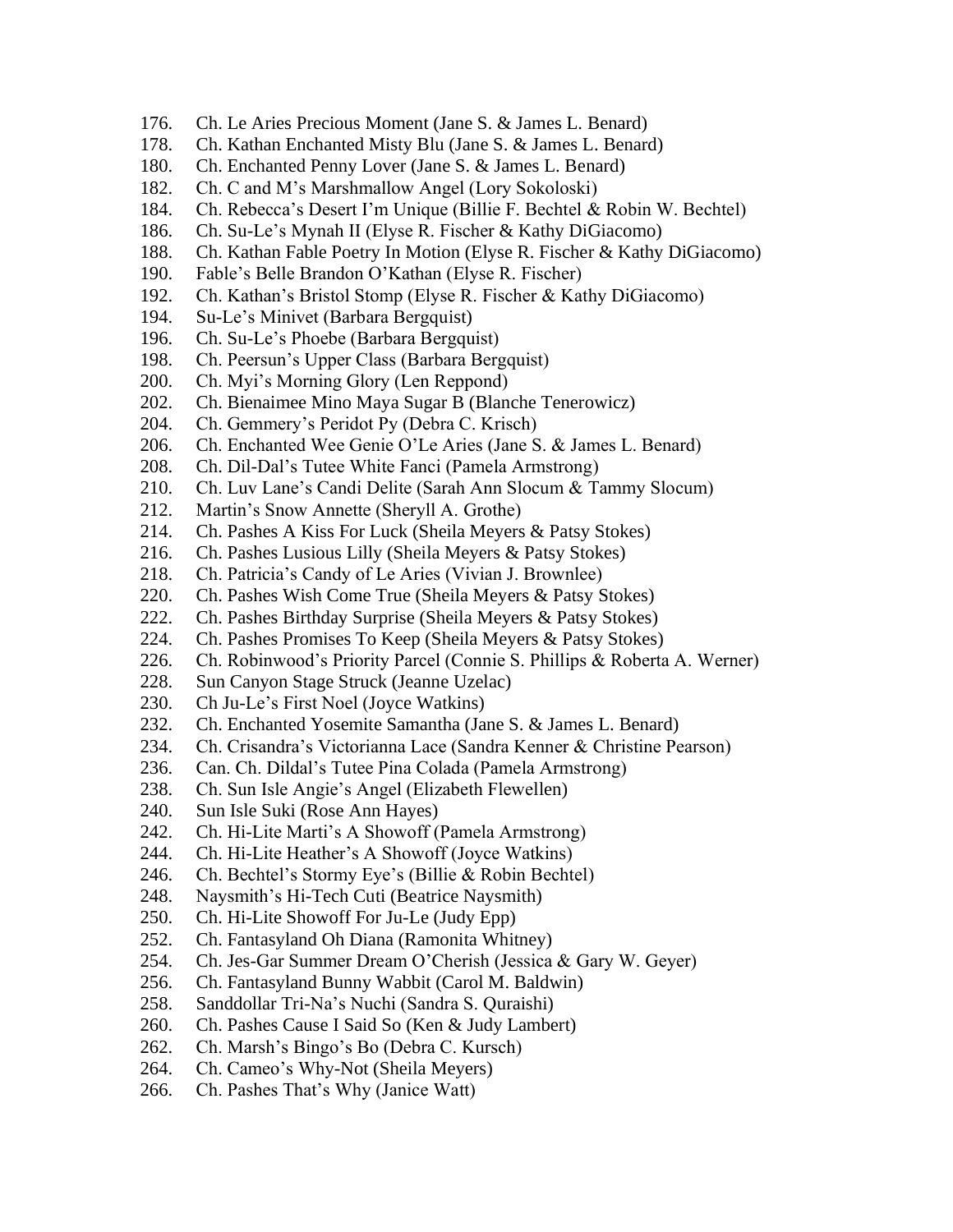- 268. Jim-N-I Polly Unsaturated (Catherine Lawrence)
- 270. Ch. C Eno's Krisp December (Catherine Lawrence)
- 272. Ch. Pashes Canna Lily (Sandra Schmidt & Sylvia Jung)
- 274. Fantasyland La De Da (Carole M. Baldwin)
- 276. Ch. Naysmith's Darling Elizabeth (Beatrice Naysmith)
- 278. Ch. Pashes Toujours Moi (Sheila Meyers & Patsy Stokes)
- 280. Martin's Glitz Bee Bean Puff (Daryl Martin)
- 282. Ch. Bienaimee's Mino Maya Silly B (Daryl Martin)
- 284. Pav'E Lot's of Buzz Puff (Daryl Martin)
- 286. Ch. Crisandra's Petticoats N' Lace (Christine Pearson & Sandra Kenner)
- 288. Fantasyland Windy City (Carole M. Baldwin)
- 290. Ch. Whitetails Tomorrows Dream (Sheryll A. Grothe)
- 292. Myi's Search For Glory (Beverly Passe)
- 294. Ch. Myi's Seeker of Dreams (Lois Gregg)
- 296. Ch. Myi's Poltergeist (Beverly Passe)
- 298. Myi's Glory Omen (Beverly Passe)
- 300. Ch. Whitetails Talia's Good News (Sheryll A. Grothe)
- 302. Myi's Sin of Senoj (Cindy Jones)
- 304. Lady Andromeda (Jack R. & Joan Round)
- 306. Ch. Marcris Pebbles of Rhapsody (Tonia Holibaugh)
- 308. Le-Bar's Chelsea (Anita Morgan)
- 310. Erinlee Frosty Bubbles (Susan Branham)
- 312. Ch. Candlewyck Ruby Dancer (Janet E. Licate)
- 314. Ch. Sunncrest Peggy Sue Babe (Pamela Armstrong)
- 316. Ch Norwyte's Sweet Liberty (Margaret Lewis & Jacqueline Black)
- 318. Temris Salli GoRound Z Roses (Christopher Vicari)
- 320. Richelieu Marshmallow Pzazz (Joyce Watkins)
- 322. Ch. Marcris Guardian Angel [ROMX #2] (Joyce Watkins)
- 324. Windsong Prima Donna (Susan Branham)
- 326. Ch. Crisandra's Embroidered Lace (Christine Pearson & Sandra Kenner)
- 328. Sticklee's Sweet Revenge (Bonnie Palmer)
- 330. Ch. Di-Ell's Delta Dawn (Eleanor Merget)
- 332. Ch. Villa Cristallo Showoff (Carol & Leonard Kauk)
- 334. Ch. Marcris Victoria (Jodi & Robert Eckardt)
- 336. Ch. Senoj's Myi Glorious Angelia (Cincy Jones)
- 338. Ch. Hi-Lite Priscilla's A Showoff (Pamela Armstrong)
- 340. Ch. Marcris Marshmallow Kara (Pamela Armstrong)
- 342. Ch. Serenade's Ramblin Days (Sandra Schmidt)
- 344. Ch. Lepetit's Heavenly Seraphim (Larry & Angela Stanberry)
- 346. Ch. Sallipesh If You Please (Jerre Dunlap)
- 348. Su-Le's Barbet (Jerre Dunlap)
- 350. Ch. Richelieus Some Like It Hot (Madonna S. Garber & Jude E. McQuiston)
- 352. Ch. Marcris Risque' Pleasure (Joyce Watkins)
- 354. Showboat's Sand Pebble (Julie Phillips)
- 356. Hi-Lite Sunshine Bleu (Angela Stanberry)
- 358. Ch. Ring Masters Rave Review (Shari Suleman)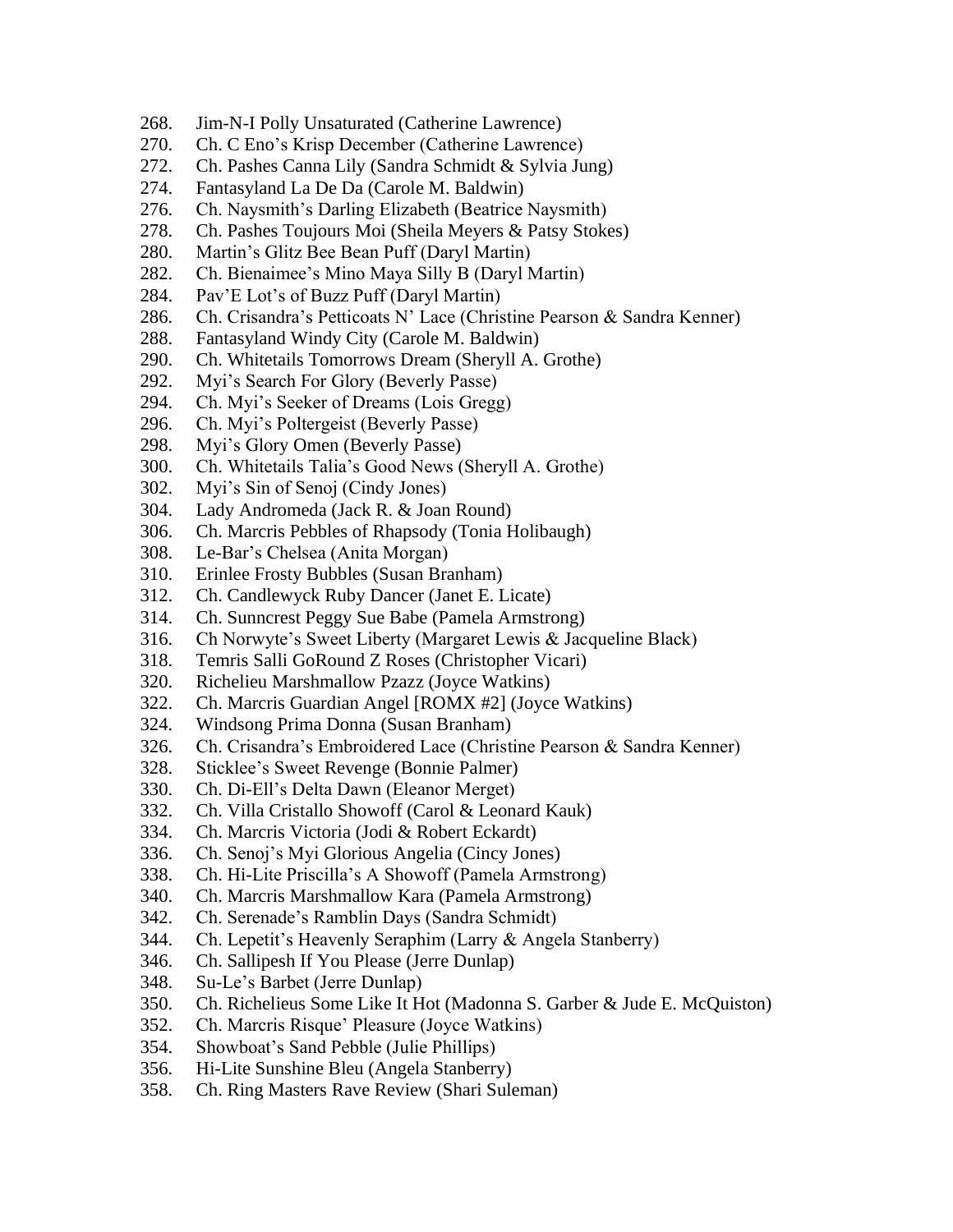- 360. Ch. Lindy's Hello Darling (Lindy Fuller)
- 362. Ch. Wesglyn Panhandle Pearl (Glynnette L. Cass)
- 364. Ch. Erinlee Valentine Lace (Christine Pearson & Sandra Kenner)
- 366. Ch. Crisandra's White Satin N' Lace (Christine Pearson & Sandra Kenner)
- 368. Ch. Marcris Divinely Risque' (Larry Stanberry & Angela Stanberry)
- 370. Marcris Tender Melody (Joyce Watkins)
- 372. Ch. Whitetails, I'm Full of It (Sandy Bingham-Porter)
- 374. Ch. Marlees Honky Tonk Angel (Martha I. Thomas)
- 376. Ch. Marlees Trouble Enough (Martha I. Thomas)
- 378. Ch. Rhapsody's White Pepper (Angela Stanberry)
- 380. Ch. Marcris Tender Passion (Bonnie Palmer)
- 382. Palmers Pebbles Sweet Revenge (Bonnie Palmer)
- 384. Ch. Deonies Risque' Expose' (Bonnie Palmer)
- 386. Ch. Wesglyn corporate Report (Glynnette L. Cass)
- 388. Ultra Swan's Princess (Janet McCarty)
- 390. Ch. Hi-Lite Solar Flair of C and J (Claudia Strickland & Cynthia Smith, DVM)
- 392. Tamar's Wheel of Fortune (Tammy Hauptman)
- 394. Ch. Naysmith Hi-TYech Vic-Tory (Beatrice Naysmith)
- 396. Ch. Crisandra Lace Illusions (Pamela R. McDonald)
- 398. Erinlee Bride Doll (Susan Branham)
- 400. Ch. Cris Mar's Hot and Spicy (Janet McCarty)
- 402. Ch. Foursome's Hoplessly in Love (Ingela M. Gram)
- 404. Ch. Foursome's All My Love (Ingela M. Gram)
- 406. Ch. Foursome's Loving You (Ingela M. Gram)
- 408. Spellbounds Life's-A-Dance (Helene Chris Rezek)
- 410. Ch. Serenade's Ramblin Glory (Sandra K. Schmidt)
- 412. Ch. Sunncrest Chynna Doll (Judith L. Frichter, J. Hess & M. Miyares)
- 414. Ch. Angels Risque' Summer (Jeanne Haley)
- 416. Ch. Marcris Risque' Illusion (Joyce Watkins)
- 418. Ch. Divine's Heavenly Breeze (Larry & Angela Stanberry)
- 420. Ch. Divine's Good Golly Miss Molly (Larry & Angela Stanberry)
- 422. Ch. Divine's Indecent Imagination (Larry & Angela Stanberry)
- 424. Pashes Divine Miss M (Larry & Angela Stanberry)
- 426. Ch. Candlewyck Ruby's Starburst (Janet E. Licate)
- 428. Ch. Naysmith Cameo Satin Pearl (Carol McKissack)
- 430. Ch. Hi-Lite Eureeka (Pamela Armstrong)
- 432. Ch. Ga-Li's Chariot of Fire (Phyllis G. Burnette)
- 434. Ch. Martin's Razz-Ma-Tazz Puff (Daryl Martin)
- 436. Ch. Bonni-Jo's Naughty In White (Bonnie Puia)
- 438. Lyndylore Majestic's Brandy (Linda S. Wert & Gregory L. Wert)
- 440. Ch. Kirkland's She's Snow Angel (Linda P. Lamoureux)
- 442. Ch. Snow Angel's Myi Halo Slipped (Linda P. Lamoureux)
- 444. Ch. Snow Angel's Whit's Not to Luv (Linda P. Lamoureux)
- 446. Ch. Serenade's Durango Doll (Sandra Schmidt & Leonard Reppond)
- 448. Ch. SeaBreeze Moonbeam On The Bay (Sandra Bingham-Porter)
- 450. Ch. Hi-Lite Cindyrella's Sun Fever (Pamela Armstrong)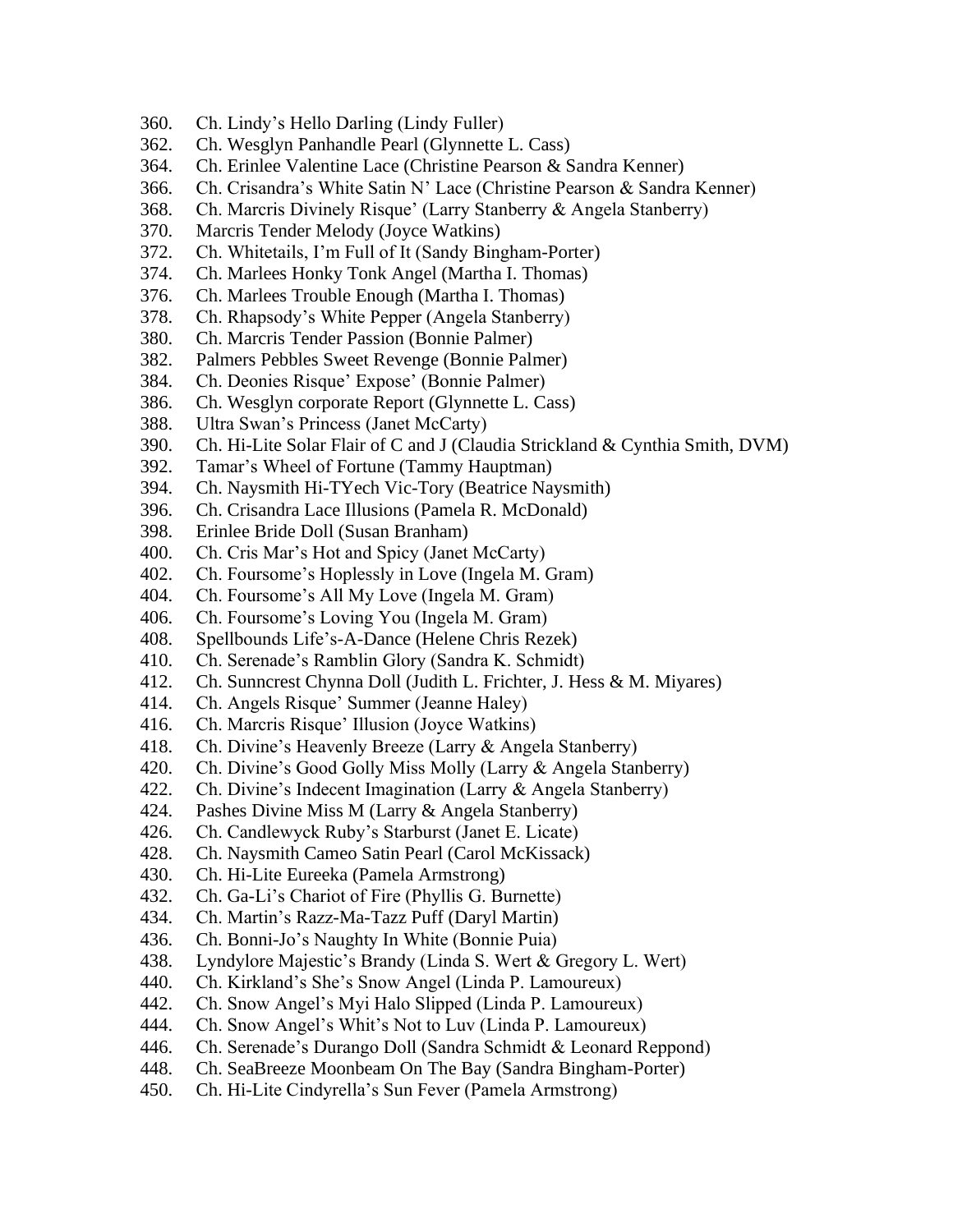- 452. Ch. Naysmith Hi-Tech Electrique (Beatrice Naysmith)
- 454. Ch. Wesglyn Truly Scrumptious (Glynnette L. Cass)
- 456. Marcris Angels Risque' Cherish (Bonnie Palmer)
- 458. Ch. Rhapsody's Wind of Victory (Tammy Hauptman)
- 460. Ch. Clouds Classie Connie of V M (Shirley White)
- 462. Ch. Marcris Divine Risque' Sunstar (Joyce Watkins)
- 464. Ch. Serenade's Mariel (Sandra K. Schmidt)
- 466. Ch. Hi-Lite Las Vegas Dahl (Pamela Armstrong)
- 468. Ch. Hi-Lite Cherry Cola (Pamela Armstrong)
- 470. Ch. Divine's Mysterious Luv-N-Kisses (Larry & Angela Stanberry)
- 472. Ch. Divine's Risque' Doll (Larry & Angela Stanberry)
- 474. Marlees Q.T. Of Scruffy (Cynthia F. Landry)
- 476. Ch Maltangel I Will Rejoice (Sheila Riley)
- 478. Ch. Chamber Ln A Lil Bit O Trouble (Sheila Riley)
- 480. Ch. Laureal's Dream A Little Dream (Bethany An Lauer)
- 482. Debbie's Precious Angel (Debbie Cleckley)
- 484. Lucci's French Riviera (Julie Phillips)
- 486. Ch. Hi-Lite Belle Fleur (Pamela Armstrong)
- 488. Scruffy's Courage Under Fire (Cindy Landry)
- 490. Ch. Hi-Lite The Last Margarita (Pamela Armstrong)
- 492. Ch. Laureal's Red Hot Chili Pepper (Bethany Ann Lauer)
- 494. Laureal's Total Salsafication (Bethany Lauer)
- 496. Ch. Bhe-Jei's Star Struck at Wesglyn (Glynnette Cass)
- 498. Ch. Gernhart's Vashti Candida (Zeldon W. Gernhart & Shirley Gernhart)
- 500. Ch. Chrisman's What A Girl Wants (Barbara Davis)
- 502. Ch. Vernada's Queen of the Bandits (Barbara Davis)
- 504. Ch. Divine's Indecent Scandal (Tonia Holibaugh)
- 506. Ch. Ta-Jon's Bit of Rhapsody (Tonia Holibaugh)
- 508. Ch. Divine's Holy Tiara (Tonia Holibaugh)
- 510. Rhapsody's Calamity Jane (Tonia Holibaugh)
- 512. Ch. Chrisman's Shocked Silly (Tonia Holibaugh)
- 514. Ch. Hi-Lite Cindyrella's Sunshine (Larry & Angela Stanberry)
- 516. Ch. Divine's Indecent Attraction (Larry & Angela Stanberry)
- 518. Ch. Marcris Cherished Kisses (Joyce Watkins)
- 520. Ch Hearts Savannah Storm (Tonia Holibaugh & Eva Gillett)
- 522. Rhapsody's Flirty Remark (Tonia Holibaugh)
- 524. Wesglyn To Each His Own (Glynnette Cass)
- 526. Ch. Marcris Thrillers Topaz (Joyce Watkins)
- 528. Laureal's Excellence (Bethany Ann Lauer)
- 530. Ch. Marcris American Beauty (Joyce Watkins)
- 532. Windsong Charming Caper (Diane Davis)
- 534. Ch Scruffy'S-Validian Firefly (Cynthia F Landry)
- 536. Caesar's Cleopatra Noelle (Suzanna L. Graham)
- 538. Ch. Hi-Lite Dance Fever (Pamela Armstrong)
- 540. Ch. Serenade's Mariella (Sandra Schmidt)